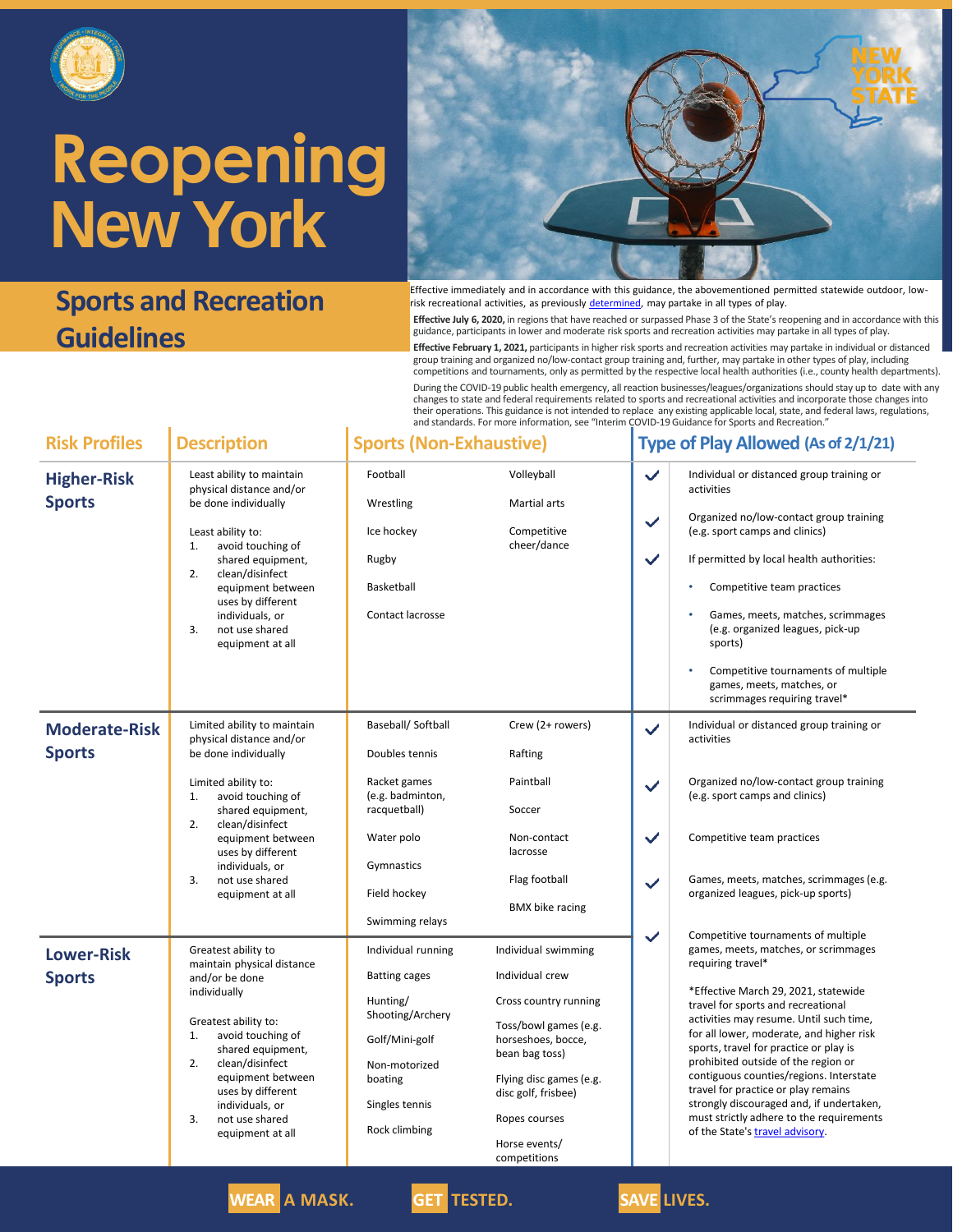

#### **Sports and Recreation Guidelines**



Effective immediately and in accordance with this guidance, the abovementioned permitted statewide outdoor, lowrisk recreational activities, as previously [determined,](https://esd.ny.gov/guidance-executive-order-2026) may partake in all types of play.

**Effective July 6, 2020,** in regions that have reached or surpassed Phase 3 of the State's reopening and in accordance with this guidance, participants in lower and moderate risk sports and recreation activities may partake in all types of play.

**Effective February 1, 2021,** participants in higher risk sports and recreation activities may partake in individual or distanced group training and organized no/low-contact group training and, further, may partake in other types of play, including competitions and tournaments, only as permitted by the respective local health authorities (i.e., county health departments).

During the COVID-19 public health emergency, all reaction businesses/leagues/organizations should stay up to date with any changes to state and federal requirements related to sports and recreational activities and incorporate those changes into their operations. This guidance is not intended to replace any existing applicable local, state, and federal laws, regulations, and standards. For more information, see "Interim COVID-19 Guidance for Sports and Recreation."

|                                      | <b>Mandatory</b>                                                                                                                                                                                                                                                                                                                                                                                                                                                                                                                                                                                                                                                                                                                                                                                                                                                                                                                                                                                                                                                                                                                                                                                                                                                                                                                                                                                                                                                                                                                                                                                | <b>Recommended Best Practices</b>                                                                                                                                                                                                                                                                                                                                                                                                                                                                                                                                                                                                                                                                                                                                                                                                                          |  |  |  |
|--------------------------------------|-------------------------------------------------------------------------------------------------------------------------------------------------------------------------------------------------------------------------------------------------------------------------------------------------------------------------------------------------------------------------------------------------------------------------------------------------------------------------------------------------------------------------------------------------------------------------------------------------------------------------------------------------------------------------------------------------------------------------------------------------------------------------------------------------------------------------------------------------------------------------------------------------------------------------------------------------------------------------------------------------------------------------------------------------------------------------------------------------------------------------------------------------------------------------------------------------------------------------------------------------------------------------------------------------------------------------------------------------------------------------------------------------------------------------------------------------------------------------------------------------------------------------------------------------------------------------------------------------|------------------------------------------------------------------------------------------------------------------------------------------------------------------------------------------------------------------------------------------------------------------------------------------------------------------------------------------------------------------------------------------------------------------------------------------------------------------------------------------------------------------------------------------------------------------------------------------------------------------------------------------------------------------------------------------------------------------------------------------------------------------------------------------------------------------------------------------------------------|--|--|--|
| <b>Physical</b><br><b>Distancing</b> | For any indoor sport or recreational activity, limit<br>$\checkmark$<br>capacity to no more than 50% of the maximum<br>occupancy for a particular area, inclusive of<br>employees, patrons/players/spectators.<br>Limit spectators to no more than 2 spectators per<br>$\checkmark$<br>player or the State's social gathering limit -<br>whichever method facilitates compliance with health<br>and safety protocols for the specific event.<br>Ensure 6 ft. distance between individuals at all times,<br>$\checkmark$<br>whether indoors or outdoors, unless safety or core<br>activity (e.g. practicing, playing) requires a shorter<br>distance. If a shorter distance is required, individuals<br>must wear face coverings, unless players are unable<br>to tolerate such a covering for the physical activity<br>(practicing, playing); provided, however, that<br>coaches, trainers, and/or other individuals who are<br>not directly engaged in activity are required to wear<br>face coverings.<br>$\checkmark$<br>Employees at check-in/appointment desks must<br>maintain six feet from other individuals, unless there<br>is a physical barrier between them. Any time<br>employees interact with patrons/players/spectators,<br>they must wear acceptable face coverings.<br>$\checkmark$<br>Post signage and distance markers denoting spaces<br>of 6 ft. in all commonly used areas indoors for<br>employees and any areas in which lines are<br>commonly formed or people may congregate (e.g.<br>break rooms, equipment checkout areas, cash<br>register areas, locker rooms). | Stagger schedules for patrons/players and/or teams<br>$\checkmark$<br>to utilize facilities.<br>Enact physical barriers (e.g. plastic shielding walls) at<br>$\checkmark$<br>appointment desks, where they would not impair air<br>flow, heating, cooling, or ventilation, in accordance<br>with OSHA guidelines.<br>Modify layouts and reduce bi-directional foot traffic<br>$\checkmark$<br>of patrons/players/spectators walking through<br>spaces by posting signs with arrows in narrow paths,<br>hallways, or spaces.<br>$\checkmark$<br>Prohibit the use of small spaces (e.g. behind cash<br>registers, equipment checkout areas) by more than<br>one individual at a time, unless all individuals are<br>wearing face coverings.<br>$\checkmark$<br>Encourage patrons to use touchless payment, pay<br>ahead, or reserve options, when available. |  |  |  |
| <b>On-Site Activity</b>              | For outdoor fitness classes:<br>$\checkmark$<br>Limit class sizes in accordance with the social<br>gathering restrictions that are in effect within the<br>region.<br>Ensure patrons maintain a distance of 6 ft. from<br>$\bullet$<br>one another and class instructor(s).<br>Monitor and control the flow of traffic into the<br>$\checkmark$<br>facility or area to ensure adherence to maximum<br>capacity requirements.                                                                                                                                                                                                                                                                                                                                                                                                                                                                                                                                                                                                                                                                                                                                                                                                                                                                                                                                                                                                                                                                                                                                                                    | For sports/recreation activities that may involve<br>$\checkmark$<br>group interaction, use remote check-in where<br>applicable (e.g. to reserve courts, tee times).<br>For outdoor fitness classes:<br>$\checkmark$<br>Encourage patrons to bring their own equipment<br>(e.g. yoga mats), or clean/disinfect equipment<br>that is made available for patrons after each use.<br>Implement work-out "shifts" in which individuals<br>sign up for designated times to attend classes<br>and build cohorts that remain consistent (i.e. the<br>same set of people work-out together each time).<br>Discourage hands-on adjustments (e.g. yoga).                                                                                                                                                                                                             |  |  |  |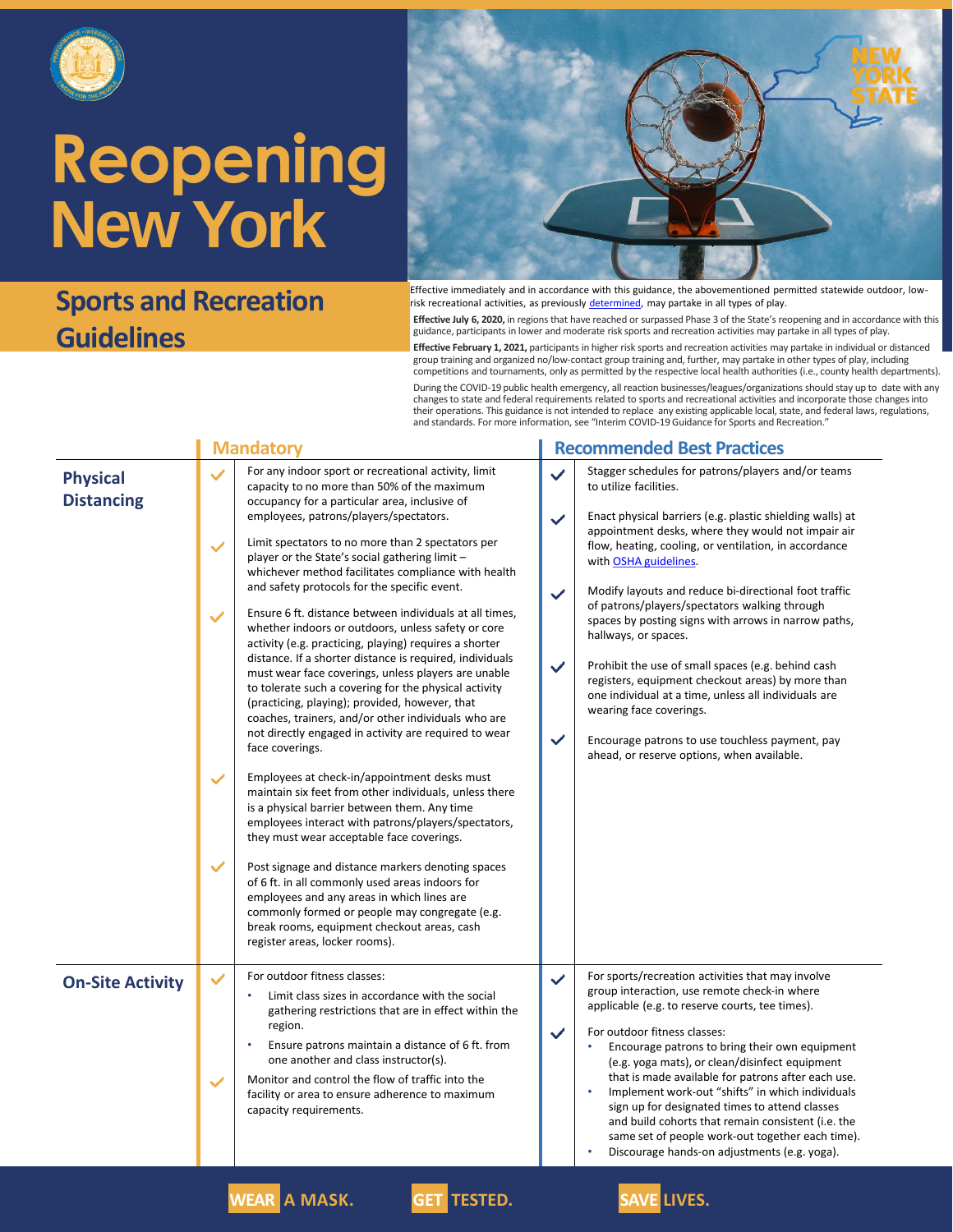

### **Sports and Recreation Guidelines**



Effective immediately and in accordance with this guidance, the abovementioned permitted statewide outdoor, lowrisk recreational activities, as previously [determined,](https://esd.ny.gov/guidance-executive-order-2026) may partake in all types of play.

**Effective July 6, 2020,** in regions that have reached or surpassed Phase 3 of the State's reopening and in accordance with this guidance, participants in lower and moderate risk sports and recreation activities may partake in all types of play.

**Effective February 1, 2021,** participants in higher risk sports and recreation activities may partake in individual or distanced group training and organized no/low-contact group training and, further, may partake in other types of play, including competitions and tournaments, only as permitted by the respective local health authorities (i.e., county health departments).

During the COVID-19 public health emergency, all reaction businesses/leagues/organizations should stay up to date with any changes to state and federal requirements related to sports and recreational activities and incorporate those changes into their operations. This guidance is not intended to replace any existing applicable local, state, and federal laws, regulations, and standards. For more information, see "Interim COVID-19 Guidance for Sports and Recreation."

|                                     |              | <b>Mandatory</b>                                                                                                                                                                                                                                                                                                                                                                                                                                                                                                                                                                                                                                                                                                                                                                                                                                                                                                                                                                                                                                                                                                                                                                                                                                                                                                                                                                                                                                                                                                                                                                                                                                                                                                                                                                                                                                                                                                                                                                                                                                                                                                                                                                                 |              | <b>Recommended Best</b>                                                                                                                                                                                                                                                                                                                                                                                                                                                                                                                                                                                                                                                                     |
|-------------------------------------|--------------|--------------------------------------------------------------------------------------------------------------------------------------------------------------------------------------------------------------------------------------------------------------------------------------------------------------------------------------------------------------------------------------------------------------------------------------------------------------------------------------------------------------------------------------------------------------------------------------------------------------------------------------------------------------------------------------------------------------------------------------------------------------------------------------------------------------------------------------------------------------------------------------------------------------------------------------------------------------------------------------------------------------------------------------------------------------------------------------------------------------------------------------------------------------------------------------------------------------------------------------------------------------------------------------------------------------------------------------------------------------------------------------------------------------------------------------------------------------------------------------------------------------------------------------------------------------------------------------------------------------------------------------------------------------------------------------------------------------------------------------------------------------------------------------------------------------------------------------------------------------------------------------------------------------------------------------------------------------------------------------------------------------------------------------------------------------------------------------------------------------------------------------------------------------------------------------------------|--------------|---------------------------------------------------------------------------------------------------------------------------------------------------------------------------------------------------------------------------------------------------------------------------------------------------------------------------------------------------------------------------------------------------------------------------------------------------------------------------------------------------------------------------------------------------------------------------------------------------------------------------------------------------------------------------------------------|
| <b>On-Site Activity</b><br>(Cont'd) | $\checkmark$ | For any food service activities, follow the food<br>service guidelines applicable to the region.                                                                                                                                                                                                                                                                                                                                                                                                                                                                                                                                                                                                                                                                                                                                                                                                                                                                                                                                                                                                                                                                                                                                                                                                                                                                                                                                                                                                                                                                                                                                                                                                                                                                                                                                                                                                                                                                                                                                                                                                                                                                                                 | $\checkmark$ | Adjust hours as necessar<br>cleaning/disinfection pro                                                                                                                                                                                                                                                                                                                                                                                                                                                                                                                                                                                                                                       |
|                                     |              | For golf courses/driving ranges, in addition to social<br>distancing and face coverings when distancing can't<br>be maintained:<br>Restrict use of golf cards to no more than 2 persons<br>$\bullet$<br>per cart; provided that a person may request their<br>own cart if they would otherwise be sharing with an<br>individual outside of their family/household;<br>Golf pros may be permitted on the course, provided<br>۰<br>they do not touch players and keep 6 ft. distance at<br>all times unless wearing a face covering or separated<br>by a physical barrier;<br>$\bullet$<br>Keep golf bags in possession, when possible, or use<br>an assigned caddie who is required to wear a face<br>covering and perform regular hand hygiene when in<br>close contact with players and handling equipment;<br>Use of bunker rakes, ball washers, flagsticks,<br>۰<br>water coolers, and shared on-course equipment<br>may be permitted so long as they are cleaned<br>and disinfected between each parties use or on a<br>frequent, set schedule through the day when<br>open for play;<br>$\bullet$<br>Encourage single-use of items, such as<br>tees/scorecards/pencils/ball markers and<br>discourage sharing of such items among non-<br>household members, unless such items are<br>cleaned/disinfected between use;<br>$\bullet$<br>Only allow club/equipment rentals if cleaned/<br>disinfected before/after player use;<br>All retail and food services shall adhere to State-<br>۰<br>issued guidance for such activities;<br>All on-premises gatherings are subject to the<br>ò<br>social gathering limits set for the by the State;<br>and<br>Post messaging/signage to reflect interim rules.<br>For bowling centers and alleys, and, effective March<br>5, 2021, pool and billiard halls, and establishments<br>that provide both recreational activities (e.g., darts,<br>toss/bowl/shuffle games, racket games, axe<br>throwing) and food/beverage service for patrons:<br>$\bullet$<br>Require face coverings at all times;<br>$\bullet$<br>Rigorously clean/disinfect any rented or shared<br>equipment (e.g., bowling balls/shoes,<br>pool/billiard cues/racks) between use; | $\checkmark$ | For golf courses/driving<br>Consider using remo<br>tee time reservation<br>and<br>Process payment of<br>manner at the time<br>card only (e.g. no ca<br>courses should mak<br>payments in advanc<br>For bowling centers/alle<br>and establishments that<br>activities and food/beve<br>Encourage patron/p<br>advance by reservat<br>Assign patrons/play<br>individuals not activ<br>remain seated, unle<br>departing, ordering,<br>or going to the restr<br>Implement "sign-up<br>"equipment valets"<br>equipment for patro<br>Remind patrons/pla<br>equipment before a<br>Limit use of rented e<br>individual may only<br>duration of play); ar<br>Encourage patrons/<br>own equipment (e.g |
|                                     |              | <b>WEAR A MASK.</b><br><b>GET TESTED.</b>                                                                                                                                                                                                                                                                                                                                                                                                                                                                                                                                                                                                                                                                                                                                                                                                                                                                                                                                                                                                                                                                                                                                                                                                                                                                                                                                                                                                                                                                                                                                                                                                                                                                                                                                                                                                                                                                                                                                                                                                                                                                                                                                                        |              | <b>SAVE LIVES.</b>                                                                                                                                                                                                                                                                                                                                                                                                                                                                                                                                                                                                                                                                          |

#### **Addata Best Practices**

- as necessary to enable enhanced fection procedures.
- es/driving ranges:
	- using remote check-in, with advance eservations (by internet or telephone);
	- ayment of greens fee in a contact-free t the time of play by credit and debit (e.g. no cash) to the extent possible; nould make efforts to take phone in advance.

enters/alleys, pool and billiard halls, ments that provide both recreational food/beverage service for patrons:

- e patron/player visits to be made in by reservation only, where practicable.
- rons/players seating and require that s not actively participating in game ated, unless they are arriving, , ordering, or receiving food/beverage, o the restroom.
- It "sign-up" policies; and/or offer nt valets" where employees retrieve at for patrons/players;
- atrons/players to clean and disinfect it before and after use;
- of rented equipment (e.g., a single may only use one bowling ball for the of play); and/or
- e patrons/players to bring and use their pment (e.g., bowling balls, pool cue).

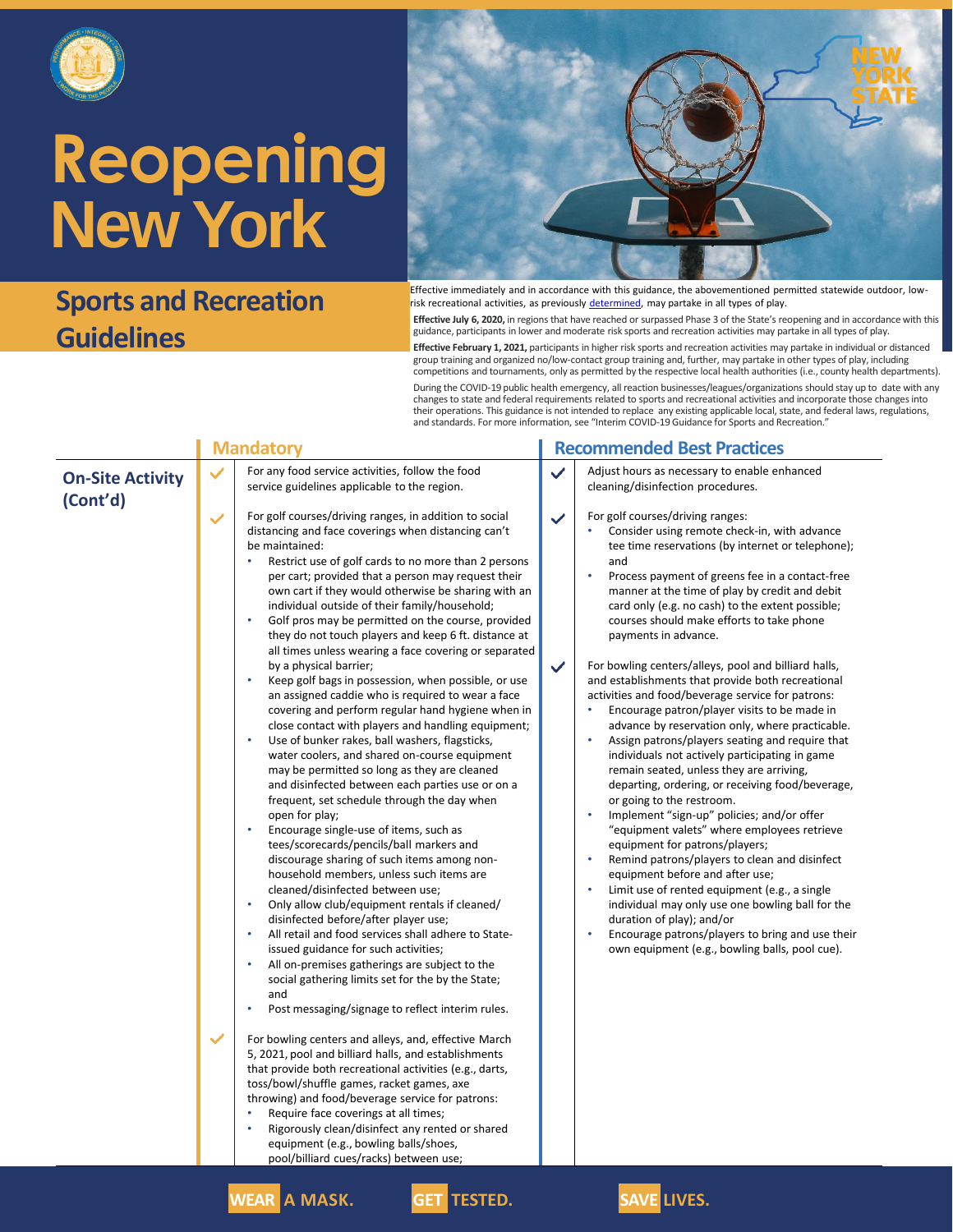

### **Sports and Recreation Guidelines**



Effective immediately and in accordance with this guidance, the abovementioned permitted statewide outdoor, lowrisk recreational activities, as previously [determined,](https://esd.ny.gov/guidance-executive-order-2026) may partake in all types of play.

**Effective July 6, 2020,** in regions that have reached or surpassed Phase 3 of the State's reopening and in accordance with this guidance, participants in lower and moderate risk sports and recreation activities may partake in all types of play.

**Effective February 1, 2021,** participants in higher risk sports and recreation activities may partake in individual or distanced group training and organized no/low-contact group training and, further, may partake in other types of play, including competitions and tournaments, only as permitted by the respective local health authorities (i.e., county health departments).

During the COVID-19 public health emergency, all reaction businesses/leagues/organizations should stay up to date with any changes to state and federal requirements related to sports and recreational activities and incorporate those changes into their operations. This guidance is not intended to replace any existing applicable local, state, and federal laws, regulations, and standards. For more information, see "Interim COVID-19 Guidance for Sports and Recreation."

|                                       | <b>Mandatory</b>                                                                                                                                                                                                                                                                                                                                                                                                                                                                                                                                                                                                                                                                                                                                                                                                                                                                                                                                  | <b>Recommended Best Practices</b> |  |  |
|---------------------------------------|---------------------------------------------------------------------------------------------------------------------------------------------------------------------------------------------------------------------------------------------------------------------------------------------------------------------------------------------------------------------------------------------------------------------------------------------------------------------------------------------------------------------------------------------------------------------------------------------------------------------------------------------------------------------------------------------------------------------------------------------------------------------------------------------------------------------------------------------------------------------------------------------------------------------------------------------------|-----------------------------------|--|--|
| <b>On-Site Activity</b><br>(Cont'd)   | Ensure patrons/players interact only with their<br>party at their assigned lane/table/board/game.<br>Restrict facility capacity to no more than 50% of<br>the maximum occupancy; provided that<br>establishments in New York City may be<br>restricted to a lower capacity based on indoor<br>dining guidance.<br>$\bullet$<br>Strictly enforce social distancing of at least 6 ft.<br>between parties of patrons/players, including<br>during play by closing adjacent bowling lanes,<br>pool/billiard tables, and boards/games or<br>enacting appropriate physical barriers.<br>Limit the number of patrons/players to any<br>event at the facility to no more than the current<br>social gathering restrictions in effect; and<br>Adhere to DOH's "Interim COVID-19 Guidance for<br>$\bullet$<br>Food Services" and all other applicable state-<br>issued guidance (e.g., State Liquor Authority) for<br>food/beverage service on the premise. |                                   |  |  |
| <b>Protective</b><br><b>Equipment</b> | Ensure individuals not participating in sports or<br>$\checkmark$<br>recreation activities (e.g. coaches, spectators) wear<br>appropriate face coverings at all times; individuals<br>may temporarily remove their face covering to<br>eat/drink so long as they are socially distant.                                                                                                                                                                                                                                                                                                                                                                                                                                                                                                                                                                                                                                                            |                                   |  |  |
|                                       | Employees must wear face coverings any time they<br>$\checkmark$<br>interact with patrons/players/spectators, regardless<br>of distance.                                                                                                                                                                                                                                                                                                                                                                                                                                                                                                                                                                                                                                                                                                                                                                                                          |                                   |  |  |
|                                       | Provide employees with an acceptable face covering<br>$\checkmark$<br>at no-cost to the employee and have an adequate<br>supply of coverings in case of need for replacement.                                                                                                                                                                                                                                                                                                                                                                                                                                                                                                                                                                                                                                                                                                                                                                     |                                   |  |  |
|                                       | $\checkmark$<br>Clean, replace, and prohibit sharing of face<br>coverings. Consult the CDC guidance for additional<br>information on cloth face coverings and other types<br>of personal protective equipment (PPE), as well as<br>instructions on use and cleaning and disinfection.                                                                                                                                                                                                                                                                                                                                                                                                                                                                                                                                                                                                                                                             |                                   |  |  |
|                                       | Train workers on how to don, doff, clean (as<br>$\checkmark$<br>applicable), and discard PPE.                                                                                                                                                                                                                                                                                                                                                                                                                                                                                                                                                                                                                                                                                                                                                                                                                                                     |                                   |  |  |
|                                       | Limit the sharing of objects (e.g. equipment) and<br>$\checkmark$<br>discourage touching of shared surfaces (e.g. cash<br>registers); or, when in contact with shared objects or<br>frequently touched areas, wear gloves (trade-<br>appropriate or medical); or, sanitize or wash hands<br>before and after contact.                                                                                                                                                                                                                                                                                                                                                                                                                                                                                                                                                                                                                             |                                   |  |  |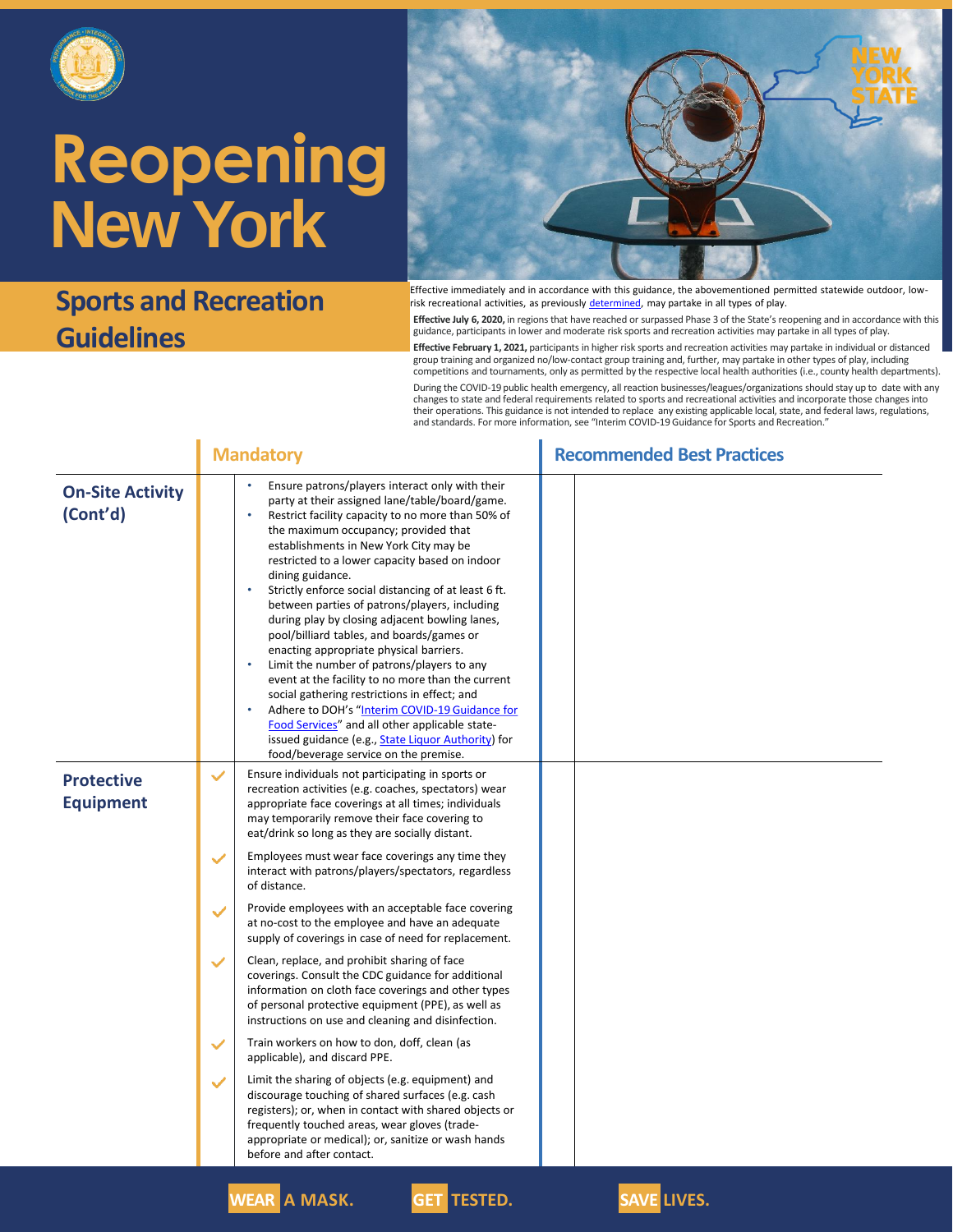

## **Sports and Recreation Guidelines**



Effective immediately and in accordance with this guidance, the abovementioned permitted statewide outdoor, lowrisk recreational activities, as previously [determined,](https://esd.ny.gov/guidance-executive-order-2026) may partake in all types of play.

**Effective July 6, 2020,** in regions that have reached or surpassed Phase 3 of the State's reopening and in accordance with this guidance, participants in lower and moderate risk sports and recreation activities may partake in all types of play.

**Effective February 1, 2021,** participants in higher risk sports and recreation activities may partake in individual or distanced group training and organized no/low-contact group training and, further, may partake in other types of play, including<br>competitions and tournaments, only as permitted by the respective local health authorities (i.e., count

During the COVID-19 public health emergency, all reaction businesses/leagues/organizations should stay up to date with any changes to state and federal requirements related to sports and recreational activities and incorporate those changes into<br>their operations. This guidance is not intended to replace any existing applicable local, state, a and standards. For more information, see "Interim COVID-19 Guidance for Sports and Recreation."

|                                                         | <b>Mandatory</b> |                                                                                                                                                                                                                                                                                                                                                                                                | <b>Recommended Best Practices</b> |                                                                                                                                                                                                  |  |
|---------------------------------------------------------|------------------|------------------------------------------------------------------------------------------------------------------------------------------------------------------------------------------------------------------------------------------------------------------------------------------------------------------------------------------------------------------------------------------------|-----------------------------------|--------------------------------------------------------------------------------------------------------------------------------------------------------------------------------------------------|--|
| Hygiene,<br><b>Cleaning, and</b><br><b>Disinfection</b> | $\checkmark$     | Adhere to hygiene and sanitation requirements<br>from the Centers for Disease Control and<br>Prevention (CDC) and Department of Health<br>(DOH) and maintain cleaning logs on site that<br>document date, time, and scope of cleaning.                                                                                                                                                         |                                   |                                                                                                                                                                                                  |  |
|                                                         | $\checkmark$     | Provide and maintain hand hygiene station, including<br>handwashing with soap, water, and paper towels, as<br>well as an alcohol based hand sanitizer containing<br>60% or more alcohol for areas where handwashing is<br>not feasible.                                                                                                                                                        |                                   |                                                                                                                                                                                                  |  |
|                                                         | $\checkmark$     | Hand sanitizer must be place throughout the site for<br>use by employees and patrons/players/spectators.                                                                                                                                                                                                                                                                                       |                                   |                                                                                                                                                                                                  |  |
|                                                         | $\checkmark$     | Provide and encourage employees to use<br>cleaning/disinfecting supplies before and after<br>use of shared and frequently touched surfaces,<br>followed by hand hygiene.                                                                                                                                                                                                                       |                                   |                                                                                                                                                                                                  |  |
|                                                         | $\checkmark$     | Prohibit shared food and beverages among<br>employees (e.g. self-serve meals and beverages),<br>encourage employees to bring lunch from home, and<br>reserve adequate space for employees to observe<br>social distancing while eating meals.                                                                                                                                                  |                                   |                                                                                                                                                                                                  |  |
|                                                         | $\checkmark$     | Conduct regular cleaning and disinfection and more<br>frequent cleaning and disinfection of shared objects<br>and surfaces, as well as high transit areas, such as<br>payment devices, pickup areas, restrooms, common<br>areas, using Department of Environmental<br>Conservation (DEC) products identified by the<br>Environmental Protection Agency (EPA) as effective<br>against COVID-19. |                                   |                                                                                                                                                                                                  |  |
|                                                         | $\checkmark$     | If cleaning or disinfection products or the act of<br>cleaning and disinfection causes safety hazards or<br>degrades the material or machinery, personnel<br>should have access to a hand hygiene station<br>between use and/or be supplied with disposable<br>gloves.                                                                                                                         |                                   |                                                                                                                                                                                                  |  |
| <b>Communication</b>                                    | ✓                | Affirm you have reviewed and understand the state-<br>issued industry guidelines, and that you will adhere<br>to them.                                                                                                                                                                                                                                                                         | ✓                                 | In partnership with community organizations,<br>leagues, etc., establish a communication plan for<br>employees, visitors, and clients with a consistent<br>means to provide updated information. |  |
|                                                         |                  |                                                                                                                                                                                                                                                                                                                                                                                                |                                   |                                                                                                                                                                                                  |  |